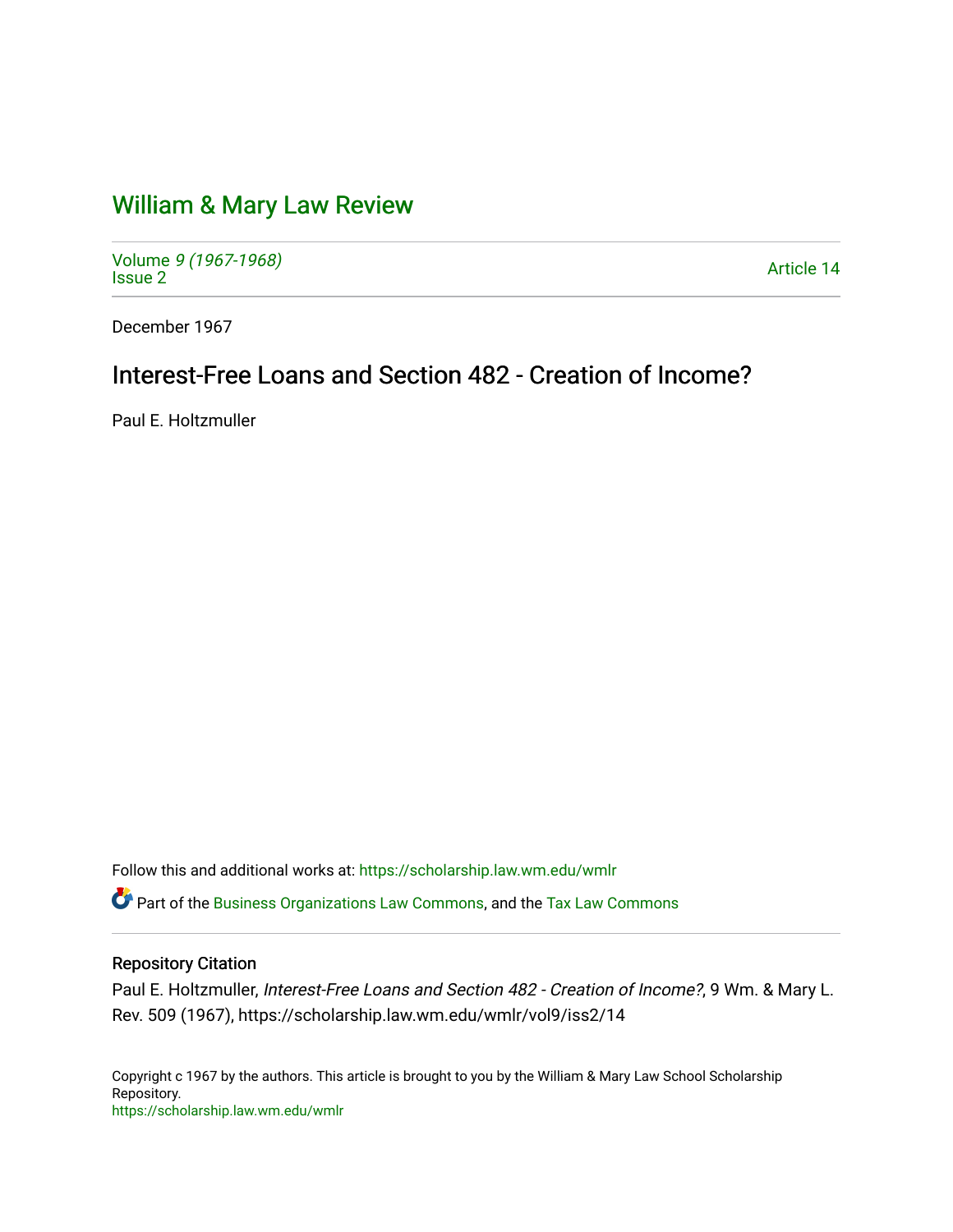## INTEREST-FREE LOANS AND SECTION 482- CREATION OF INCOME?

#### **INTRODUCTION**

Section 482<sup>1</sup> of the Internal Revenue Code allows the Commissioner of Internal Revenue to "distribute, apportion, or allocate" income betveen two controlled corporations in order to prevent evasion of taxes, or to more clearly reflect income. Application of this section usually becomes necessary in the situation where a domestic corporation owns or controls a foreign subsidiary in a so-called "tax haven" country. In such cases, the comparatively low or non-existent tax rate in the foreign country creates a profit incentive for the domestic parent corporation to realize as much of its income as possible in its subsidiary.<sup>2</sup> To achieve this result, the domestic parent may sell its product to the foreign affiliate at a price less than the fair market price or buy goods from its foreign affiliate at a higher than fair market price. As can be seen, this procedure has the effect of increasing the income of the subsidiary and decreasing the income of the United States parent corporation subject to Federal tax, the effect being a shifting of income from the parent corporation to the foreign subsidiary with a resultant tax advantage to the controlled group as a whole. Other ways that this income-shifting may be accomplished by the domestic parent include the incurring of expenses for material or services used by the subsidiary, allowing the subsidiary to benefit from intangibles belonging to the parent without adequate consideration, or loaning funds to the subsidiary without charging interest. To rectify this situation, the Commissioner may invoke Section 482, reallocating the improperly shifted income back to the parent to reflect an "arm's length" **3** charge for all

2. "[Slubsidiary corporations, particularly foreign subsidiaries, are sometimes employed to 'milk' the parent corporation, or otherwise improperly manipulate the financial accounts of the parent company." Report **350,** 67th Cong., **1st** Sess., **p.** 14.

**3.** Factors to be considered in determining the arm's length rate are (a) amount of the loan, **(b)** security involved, (c) credit standing of the borrower, **(d)** interest rate

<sup>1. &</sup>quot;In any case of two or more organizations, trades, or businesses (whether or not incorporated, whether or not organized in the United States, and whether or not affiliated) owned or controlled directly or indirectly by the same interests, the Secretary or his delegate may distribute, apportion, or allocate gross income, deductions, credits, or allowances between or among such organizations, trades, or businesses, if he determines that such distribution, apportionment, or allocation is necessary in order to prevent evasion of taxes or clearly to reflect the income of any of such organizations, trades, or businesses." **INT.** REv. **CoDE oF** *1954,* § 482.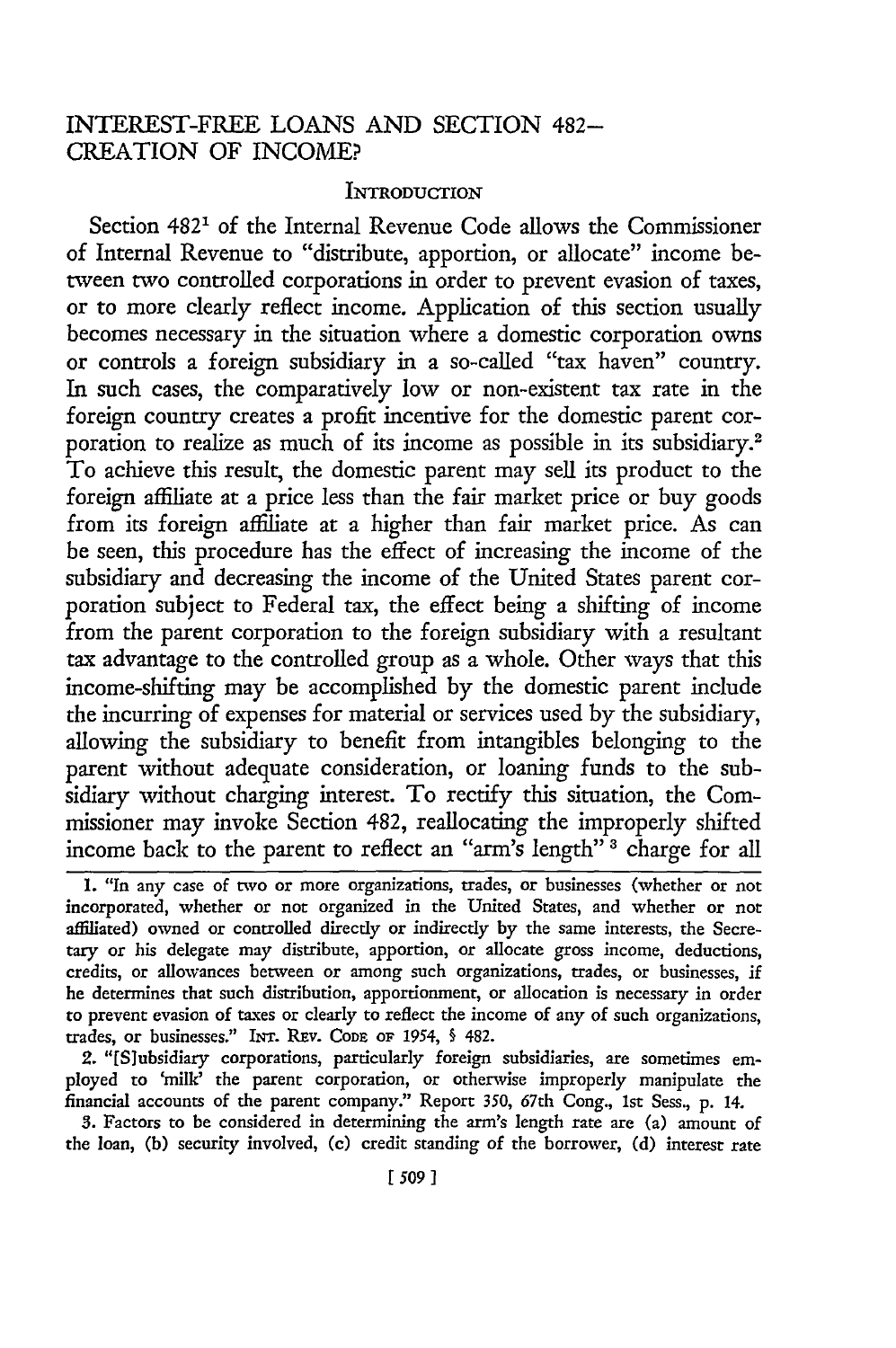these services, the domestic corporation then being taxed on the increased amount.4 Thus, the foreign subsidiary is prevented from "milking" the domestic parent;<sup>5</sup> the intent of the act being to put a controlled taxpayer<sup>6</sup> on the same tax parity with an uncontrolled taxpayer. 7

#### THE RULE AGAINST CREATING INCOME

Although the provisions of Section 482 are necessarily quite broad, the Commissioner, in reallocating income under this section, has in the past been restricted to allocating only that income which has already been earned by the subsidiary. The total combined income of the two corporations must remain the same, and no new income can be "created" by the allocation process. It is no secret that the Internal Revenue Service has for some time been questioning this concept;<sup>9</sup>

prevailing at the situs of the lender/or creditor, and (e) all other relevant facts. Proposed Treas. Reg., § 1.482-2(a) (2), 31 Fed. Reg. 10396 (1966). However, the section does not apply to an advance intended not as a loan, but as a contribution to capital or a corporate distribution. Proposed Treas. Reg. § 1.482-2(a) (3), 31 Fed. Reg. 10396 (1966).

4. In cases in which the subsidiary has already been taxed on its reported income by the foreign country, a double taxation effect occurs when this income is reallocated back to the domestic parent corporation and taxed again under Section 482. Since seeking refunds from the foreign country involved has proven useless, the IRS has issued Revenue Procedure 64-54, 1964-2 Cum. BuLL. 1008, which allows an offset against U. S. taxation in the amount of the foreign tax previously paid on the income reallocated back to the U. S. parent corporation. In addition, Revenue Procedure 65-17, 1965-1 **CUM.** BULL. 833, allows repatriation of profits **by** adjustment of accounts and transferring amounts which have been the subject of a Section 482 allocation. Revenue Procedure 65-17 allows this to be done without having the receipt of such amount considered as a taxable distribution for Federal income tax purposes.

5. S. REP. No. 960, 70th Cong., 1st Sess., 24, reprinted in 1939-1 Cum. Bull. 426.

6. "The term 'controlled taxpayer' means any one of two or more organizations, trades, or businesses owned or controlled directly or indirectly by the same interests." Treas. Reg. § 1.482-1 (a) (4) (1962).

**7.** Proposed Treas. Reg. § 1.482-1(b) (1), 31 Fed. Reg. 10394 (1966). Tennessee Life Insurance Co. v. Phinney, 280 F.2d 38 (5th Cir. 1960), *aff'd* 364 U. **S.** 914 (1960).

8. Although it has been in the Code since 1928, Section 482 produced very little litigation until 1962, when a program of intensive enforcement was begun. Under Section 45 of the Revenue Act of 1928, the Commissioner was authorized to distribute, apportion, or allocate solely "gross income or deductions." In 1944, his authority was extended to "credits or allowances" as well, which is how the section reads today.

**9.** A good example is the Service's change of position on the so-called "split-dollar" life insurance plan. Under this type of plan, an employer pays life insurance premiums for his employee, then later withdraws the funds he has invested, leaving the earnings for the employee. In Revenue Ruling 55-713, 1955-2 Cum. BULL. 23, these plans were treated as interest free loans and declared not taxable. However, this ruling was revoked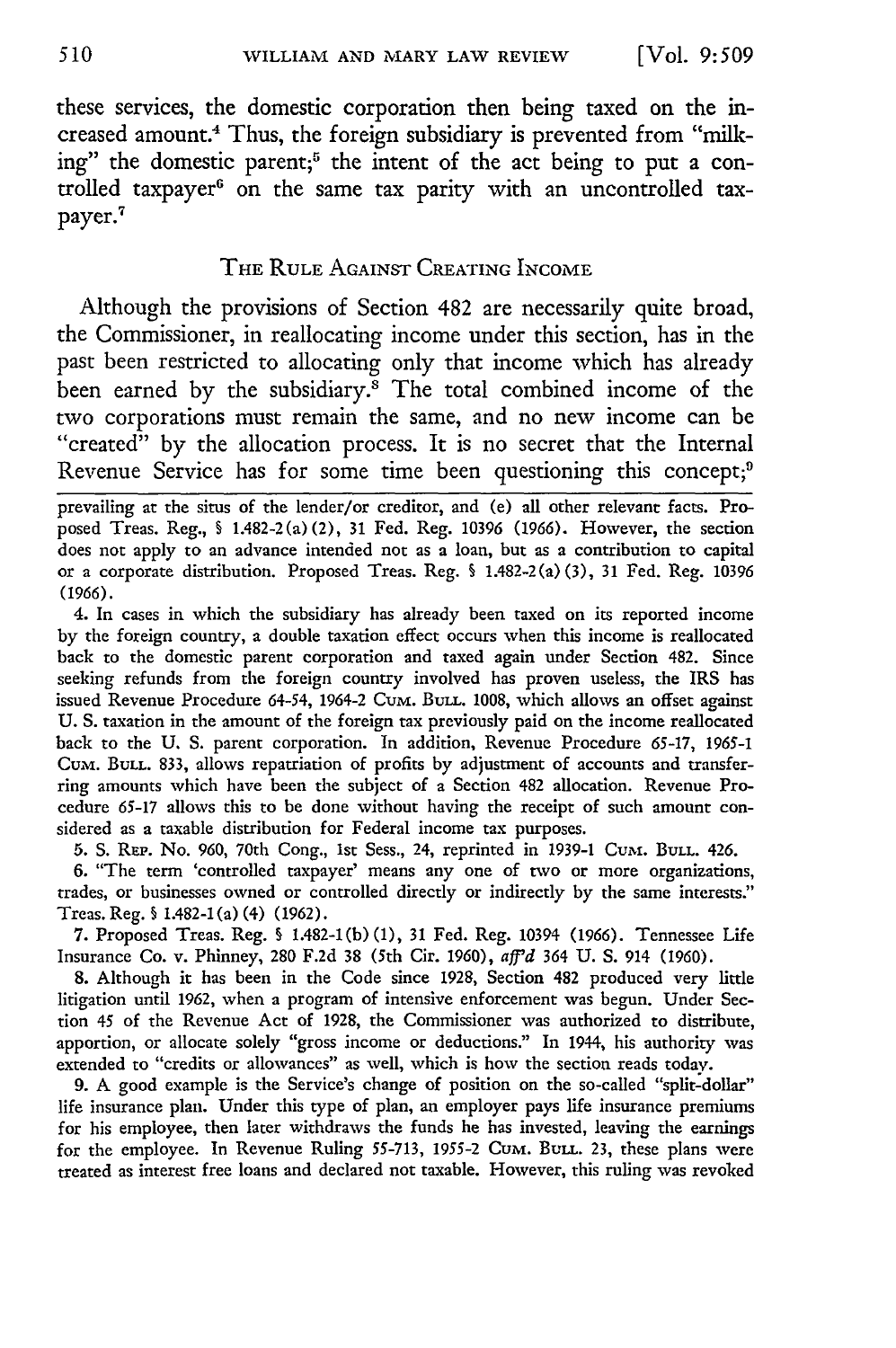but so far it has been satisfied with merely attempting to prove that the income to be allocated has already been earned, rather than claiming authority to invoke section 482 whether income has been earned or not. Proving that income has been earned is relatively easy if the reason for applying Section 482 is a non-arm's length sale of products, services, or intangibles; but when the Commissioner attempts to reallocate interest on an interest-free loan, the task of circumventing the rule against creating income becomes more formidable.<sup>10</sup> The difficulty arises because the value of money is certain, and the transfer of funds in exchange for a note bearing no interest appears to be a more commensurate transaction than the transfer of goods or services for less than adequate compensation. In addition, bases for comparison in tfiis field are diminishing, as now even a bank loan may often carry no interest."- Nevertheless, on March **31,** *1965,* this issue was met head-on with the first installment of the Proposed Regulations under Section 482.12

Section 1.482-1(d) (4) of the Proposed Regulations authorizes the District Director to distribute, apportion or allocate income, deductions, credits or allowances in transactions among members of a controlled group regardless of whether or not the anticipated income from the transaction is realized at or after the time of allocation.<sup>13</sup> The second

the difference between the term cost of the amount of insurance required to be paid by him for such protection pursuant to the split-dollar plan.

Revenue Ruling 64-328 and the revocation of Revenue Ruling 55-713 was one of the initial indications that the Service intended to impute interest income to employees receiving interest-free loans from their employers on the theory that the employee had gained an economic benefit. Its effect was to clear the way for the future taxation of all forms of interest-free loans.

**10.** The imputed interest theory has spread to other areas. *See,* Johnson v. **U.** S., *254* F. Supp. 73 (D. **C.** Tex., 1966) (no imputed interest where a parent makes an interestfree loan to a child); Rev. Rul. **65-199, 1965-2** Cuzxi. **BULL.** 20 (policy-holder who pays premiums in advance realizes taxable income at the time the prepaid funds are made available for withdrawal or are applied to payment of premiums).

**11. In** recent years bank financing has made increased use of devices such as convertible debentures and profit participations rather than interest charges.

12. Proposed Treas. Reg. § 1.482, 30 Fed. Reg. 4256 (1965).

**13.** Proposed Treas. Reg., § 1.482-1(d) (4), **31 Fed.** Reg. 10394 (1966):

**If** the members of a group of controlled taxpayers engage in transactions

by Revenue Ruling 64-328, 1964-2 *CuM.* BULL. **11,** which stated that Revenue Ruling **55-713** had incorrectly analyzed the insurance:

**<sup>&</sup>quot; ..**[Tihe substance is that the employer provides the funds representing the investment element in the life insurance contract, which would in arm's length dealings entitle it to the earnings accruing from that element. **.."** The 1964 ruling concludes that the employee realizes taxable income measured by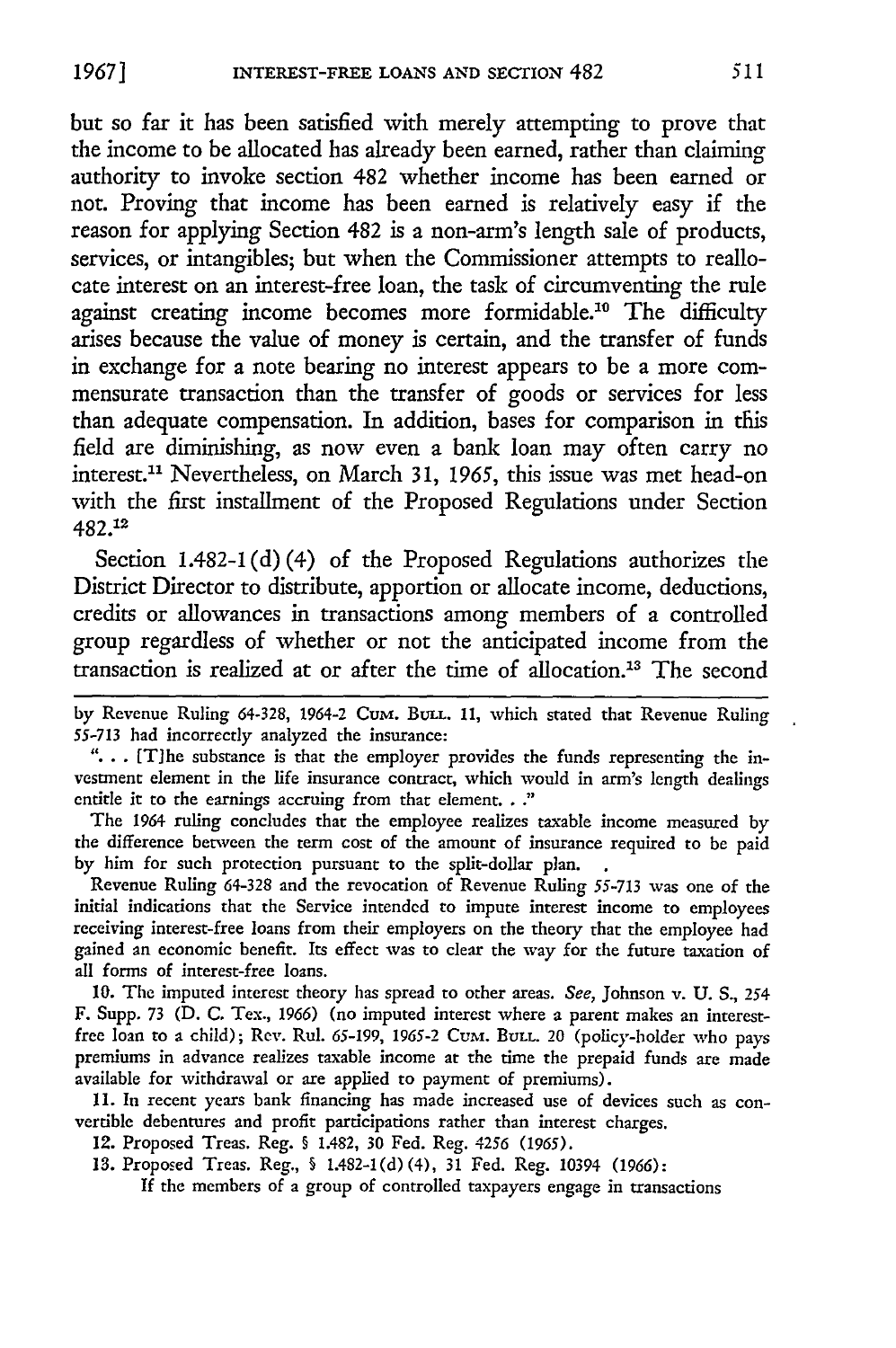example under this section involves an interest-free loan from controlled taxpayer A to controlled taxpayer B. In this situation, according to the example, the District Director may allocate an arm's length interest charge to A, even though B may realize no income at all during the year of the loan. Not only is there a complete absence of judicial support for Section 1.482-1(d)(4) of the Proposed Regulations, but in addition, the example mentioned is in direct conflict with a solid body of case law holding that only pre-existing income may be allocated under Section 482. In fact, the most notable of these decisions, *Smith-Bridgeman and Company14* and *Tennessee-Arkansas Gravel Co. v. Commissioner*<sup>15</sup> had been previously acquiesced in by the Commissioner.<sup>16</sup>

Recognizing the possibility of controversy on this point, the IRS issued TIR 838 on August 2, 1966, the same day the final installment of the Proposed Regulations appeared. In this TIR, the Service recognized that its outstanding acquiescences in *Smith-Bridgman* and *Tennessee-Arkansas Gravel Co.* "have been cited by some as authority for the proposition that income may not be attributed under Section 482 to a member of a controlled group involved in a transaction with another member, if the latter had no gross income, or if no income was realized outside the group as a result of the particular arm's length transaction." However, the Service went on to say that these acquiescences were "intended only to concur in the proposition that appropriate adjustments are to be made to the incomes of both members of the groups affected to reflect the Section 482 allocation." **17** This was followed by Revenue Ruling 67-79,'8 which contained similar language to that used in TIR 838, and reemphasized the IRS position that it could use Section

with one another, the District Director may distribute, apportion, or allocate income, deductions, credits or allowances to reflect the true taxable income of the individual members under the standards set forth in this section and in Section 1.482-2 notwithstanding the fact that the ultimate income anticipated from a series of transactions may not be realized or is realized during a later period  $\dots$ . [I]f one member of a group lends money to a second member of the group in a taxable year, the District Director may make an appropriate allocation to reflect an arm's length charge for interest during such taxable year even if the second member does not realize income during such year. The provisions of this subparagraph apply even if the gross income contemplated from a series of transactions is never, in fact, realized by the other members.

- 14. 16 T.C. 287 (1951), *acquiesced in* **1951-1** CuM. BULL. **3.**
- 15. 112 F.2d 508 (6th Cir. 1940).
- 16. 1951-1 CuM. BULL. 3.
- 17. TIR 838, August 2, 1966.
- 18. 1967 INT. REV. BULL. No. 11, at 7.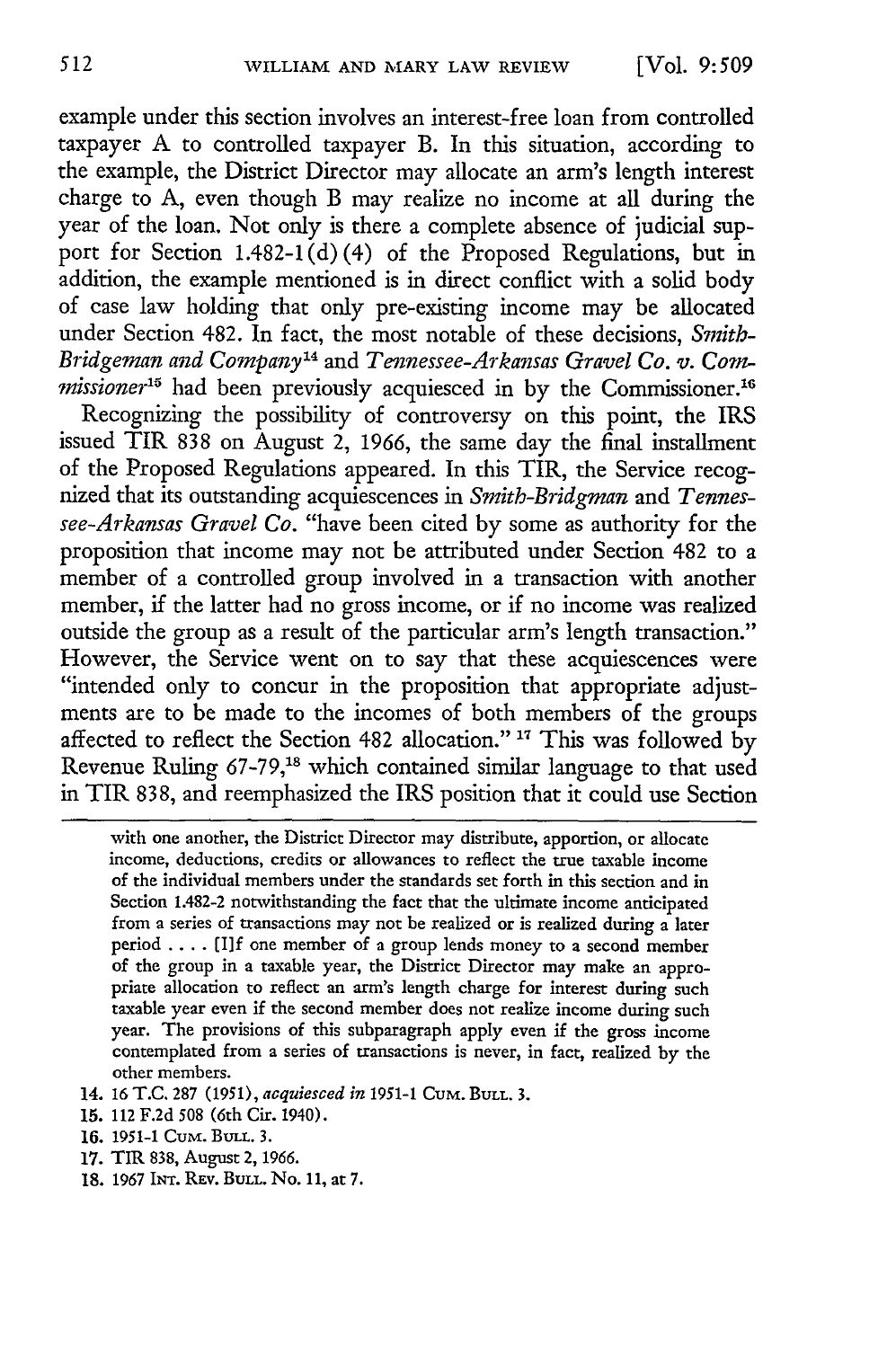482 to create interest or rent within a controlled group. The next step appears to be for the Commissioner to withdraw his acquiescence in the two cases and substitute a non-acquiescence, thus indicating his intent to reopen the issue.<sup>19</sup>

Since it is obvious that the Commissioner intends to challenge the creation of income doctrine, the possible tax consequences inherent in a Section 482 allocation require a close examination of the issue and precedents involved.<sup>20</sup> A determination as to whether or not the Commissioner is violating the rule against creating income by allocating interest to the domestic parent corporation on an interest-free loan would be unproductive. From an examination of court precedents there would appear to be no doubt that the concept is transgressed if

**19.** Withdrawal of prior acquiescences appears to be part of the Commissioner's plan for a revamping of procedures under Section 482. The Commissioner withdrew his acquiescence in one Tax Court decision affecting this section which had held that no allocation of part of the gross income of two other corporations may be made to the taxpayer for tax purposes because neither corporation, considered separately, owns a controlling interest in the taxpayer and they do not share the same stockholders. The Lake Erie and Pittsburgh Railway Company v. Commissioner, 5 T.C. *558* (1945) *acquiesced in* 1945 Cum. **BuLL.** *5, 'withdrawn and nonacquiescence substituted 1965-1 Cum.* Buu.. **5.**

20. The Proposed Regulations provide that if a creditor is regularly engaged in the business of lending money, the arm's length rate will be the going rate. If the creditor is not in the business of lending money, the arm's length rate is that actually charged if it is between 4% and **6%,** and *5%* in all other cases "unless the taxpayer establishes a more appropriate rate . . ." Proposed Treas. Reg. **§** 1.482-2 (a) (2) (ii), 31 Fed. Reg. 10396 (1966). There are several interpretations of this phrase. One interpretation is that the Service reallocates interest if the taxpayer has loaned money interest-free and reallocates deductions if the taxpayer is a borrower and claims deductions for interest payments in excess of the arm's length rate. The second interpretation is that the Service has its choice of whether it wants to reallocate income or reallocate deductions. Either procedure would achieve the desired result, i.e., a proper increase of income; however, each may have a different tax consequence.

For example, addition of an interest allocation to the gross income of a closely held U. S. corporation might cause it to become taxable as a "personal holding company." In addition, inclusion of the interest charge in gross income might cause the taxpayer to have omitted more than *25%* of its gross income, thereby becoming subject to the six-year period of limitation for assessment of additional deficiencies. This effect could be avoided by the subtraction of interest charges from the taxpayer's deductions for interest paid.

Most importantly, a 482 allocation may have certain tax consequences for subpart F corporations. For example, a controlled foreign corporation may have subpart F income which is less than 30% of its total gross income, and is therefore not taxable under INT. REv. **CODE** OF 1954, **§** 954(b) (3). **A** Section 482 allocation, then, could transfer a part of the non-subpart F income to another foreign corporation, in which case, the **30%** requirement would no longer be satisfied and the corporation's subpart F income would become taxable to its **U. S.** stockholder.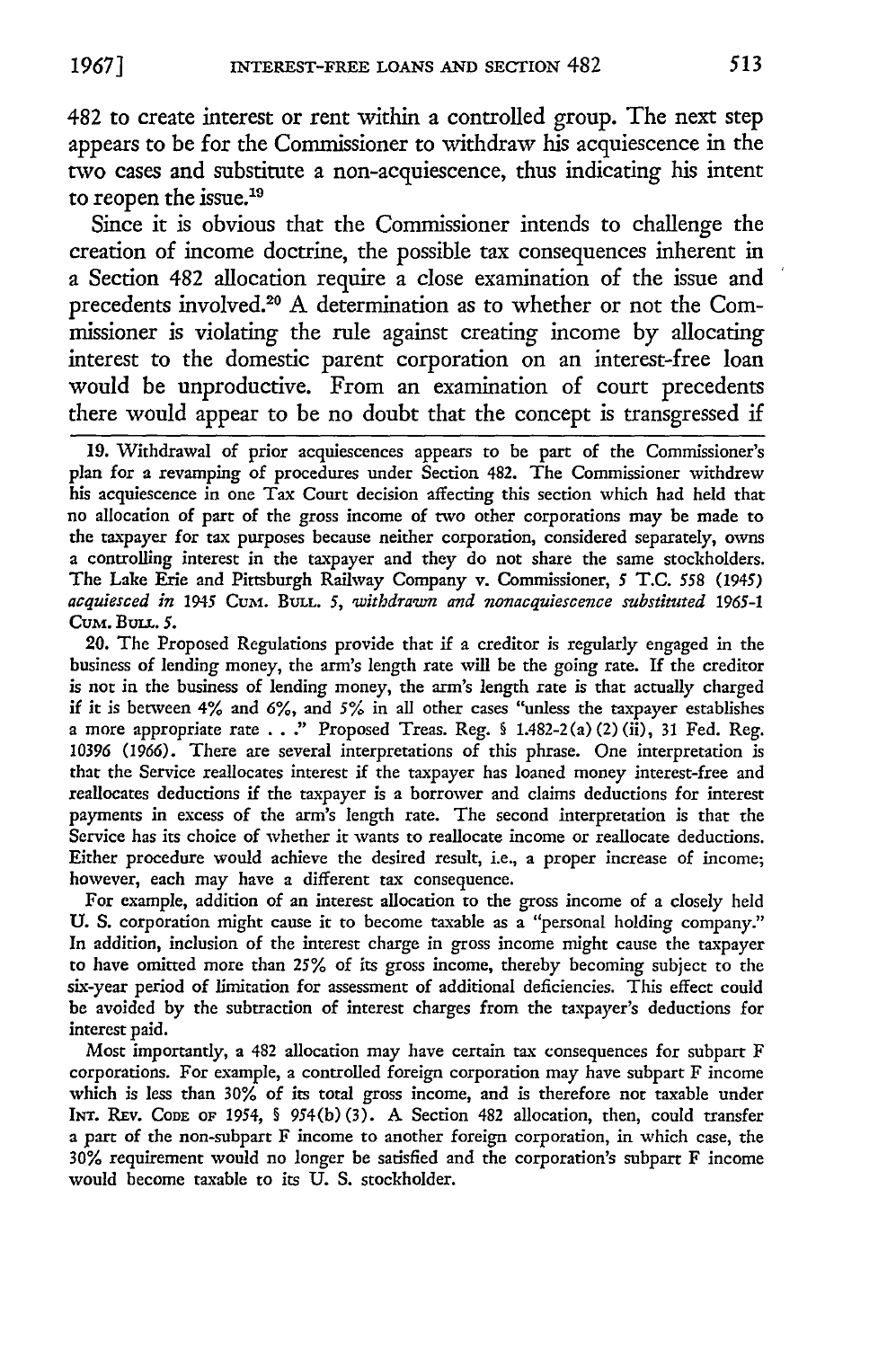the borrowing subsidiary has earned no income in the taxable year. The better question concerns the validity of the rule itself.

#### ORIGIN OF THE RULE **IN** THE **COURTS**

The initial case involving creation of income under Section 482 was *Tennessee-Arkansas Gravel Co. v. Commissioner.2 1* Here, the taxpayer and a Mississippi corporation were owned by the same interests. The taxpayer rented equipment to the Mississippi corporation during 1933 at a stipulated price of \$1000 per month, but due to operating losses, this rental was never paid. Then, in 1934, the taxpayer allowed the Mississippi corporation to use the equipment rent-free. Under Section 45 (later Section 482 in the 1954 Code), the Commissioner sought to impute income of \$12,000 to the taxpayer for rental of the equipment in 1934, but did not allocate any amount from the affiliate. There was no evidence as to whether or not the Mississippi company had gross income for the taxable year. The Court of Appeals held for the taxpayer, stating that Section 45 did not authorize the Commissioner to set up income where none had before existed,<sup>22</sup> and that he was restricted to an apportionment or allocation of gross income only.

THE RULE As APPLIED To INTEREST-FREE **LOANS-SMITH-BRIDGEMAN**

The leading case involving interest-free loans, *Smith-Bridgeman and Co.,23* involved the standard situation of a taxpayer loaning money to its parent corporation without interest, the loaned funds to be used to retire outstanding debentures. Smith-Bridgeman's parent corporation, Continental, had a small operating loss for the year in question, and the Commissioner attempted to allocate income to Smith-Bridgeman under Section 482 without a correlative adjustment to Continental's account. The Tax Court disallowed the allocation of a 4% interest charge by the Commissioner, holding that he was creating income where none had yet been realized, and cited *Tennessee-Arkansas Gravel Co.* with approval:

The decisions involving Section 45 make it clear that its principal purpose is to prevent the manipulation of or improper shifting of

<sup>21. 112</sup> F.2d 508 (6th Cir. 1940).

<sup>22.</sup> *Accord,* Epsun Lithographers v. O'Malley, 67 F.Supp. 181 (D.C. Neb. 1946) (dictum); Texsun Supply Corp., 17 T.C. 433 **(1951)** (no Section 482 allocation can be made when gross income has already been rebated to member co-operatives); E. C. Laster, 43 B.T.A. 159 (1940) *acquiesced in* 1954-1 CuM. **BuLL.** *5; modified on other issues,* 128 F.2d 4 (5th Cir. 1942).

<sup>23. 16</sup> T.C. 287 (1951), *acquiesced in* 1951-1 CuM. **BuLL. 3.**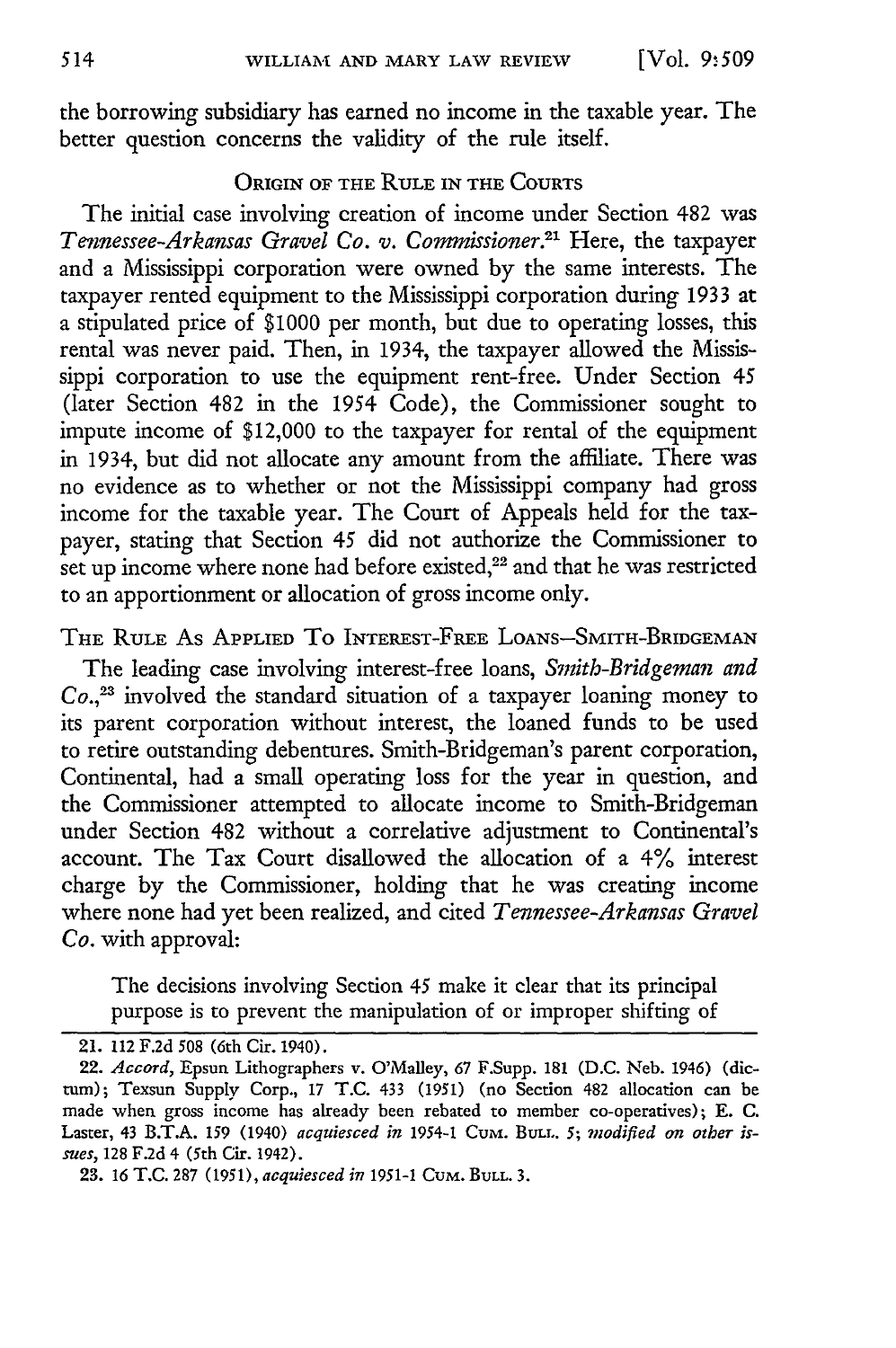gross income and deductions between two or more organizations, trades, or businesses. Its application is predicated on the existence of income. The courts have consistently refused to interpret Section *45* as authorizing the creation of income out of a transaction where no income was realized by any of the commonly controlled businesses. <sup>24</sup>

Significant here is the fact that the parent corporation, Continental, did have gross income from a separate and unrelated transaction, despite an overall loss. Consequently, the Court's decision appears to be that not only must the borrowing corporation have gross income for the taxable year, but in addition, the gross income must be generated by the transaction giving rise to the Section 482 allocation.<sup>25</sup>

Also, imputing interest income to a lender where no provision for interest was made by the parties involved has been uniformly rejected by the Tax Court where the Commissioner has sought to use some theory other than Section 482.26 Involved here is the principle that

24. *Id.* at 293.

**25.** In J. Simpson Dean, 35 T.C. 1083 (1961), the Commissioner attempted to impute income to the debtor on the theory of an economic benefit received from the use of an interest-free loan. In distinguishing the case of interest-free loans from rent-free use of property by a stockholder or officer, the Tax Court advanced the theory that interest-free loans do not result in income to the borrower because the interest, if paid, would have been fully deductible:

In each of them (cases holding rent-free use of property results in realization of income), a benefit was conferred upon the officer or stockholder in circumstances such that had the stockholder or officer undertaken to procure the same benefit **by** an expenditure of money, such expenditures would not have been deductible **by** him. Here, on the other hand, had petitioners borrowed the funds in question on interest-bearing notes, their payment of interest would have been fully deductible **by** them under Section **163,** I.R.C. 1954. Not only would they not **be** charged with the additional income in controversy herein, but they would have a deduction equal to that very amount. We think this circumstance differentiates the various cases relied upon **by** the Commissioner, and perhaps explains why he has apparently never taken this position in any prior case .... We have heretofore given full force to interest-free loans for tax purposes, holding that they result in no interest deduction for the borrower **...** nor interest income to the lender **....** We think it to be equally true that an interest-free loan results in no taxable income to the borrower, and we hold that the Commissioner is not entitled to any increased deficiency based on this issue.

The Commissioner neither acquiesced nor nonacquiesced in this decision.

**26.** *See* Brandtjen **&** Kluge, Inc., 34 **T.C.** *416* **(1960),** *acquiesced in* **1960-2** *CuM.* BULL. 4; Society Brand Clothes, Inc., 18 T.C. 304 (1952), acquiesced in 1952-2 CuM. BULL. **3;** Combs Lumber Co., 41 B.T.A. **339** (1940), *acquiesced in* 1940-1 Cum. **BULL.** 2.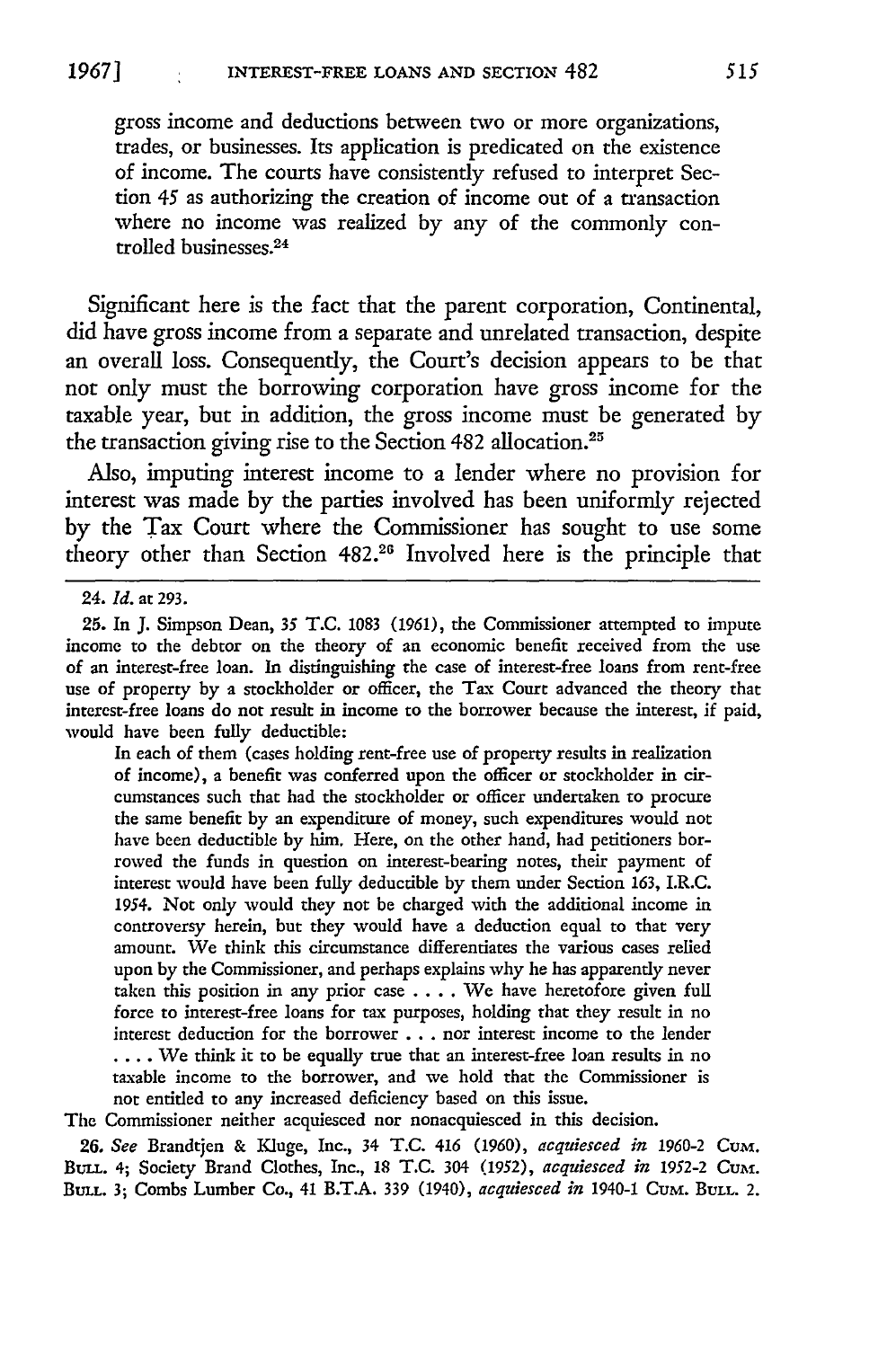income is not attributable to an accrual basis taxpayer until the right to receive the income becomes fixed.27

From the foregoing discussion, it can be seen that there are four distinct propositions inherent in the rule against creation of income as regards interest-free loans.

(1) *Income may not be allocated to one member of a group under Section 482 without making a correlative adjustment to the income of the other group member.28*

This conclusion is in accordance with sound accounting principles and has been accepted by the Commissioner in TIR 838<sup>29</sup> and Revenue Ruling 67-79,"0 qualifying his acquiescences in *Smith-Bridgeman* and *Tennessee-Arkansas Gravel Co.*

(2) *Section 482 cannot be applied to allocate income in any transaction in which the parties themselves have made no charge.<sup>1</sup>*

The cases advancing this interpretation dealt mainly with the type of intracompany loan which ordinarily does not carry interest, such as loans by a company to its president or by shareholders to their company. No shifting of income motive is apparent in these cases, so a comparison with a Section 482 allocation is strained. The argument that no income can be attributed to an accrual basis lender until the right to receive the income is fixed is somewhat specious. If this principle were applied to cases which do involve a violation of Section 482, then the effect of the section would be nullified in any case in which the parties did not agree to an interest rate. Since the Commissioner can clearly impute income in certain cases, the question of when the right to receive income occurs is irrelevant.

However, there appears to be a much more obvious answer to this proposition. One of the stated purposes of Section 482 is to "prevent evasion and avoidance of taxes," and allowing evasion when based on an agreement between the parties would certainly frustrate this purpose. It is **highly** doubtful that the decisions of the cited cases can be extended this far.

(3) *No allocation can be made under Section 482 unless the con-*

*31. See* Brandtjen & Kluge, Inc., 34 T.C. 416 (1960), *acquiesced in* 1960-2 Cumt. BULL. 4; Society Brand Clothes, Inc., 18 T.C. 304 (1952) *acquiesced* in 1952-2 CuM. **BULL.** 3; Combs Lumber Co., 41 B.T.A. 339 (1940), *acquiesced in* 1940-1 CuM. **BULL.** 2.

**<sup>27.</sup>** Spring City Foundry Co. v. Commissioner, 292 **U.S. 182** (1934).

<sup>28.</sup> Smith-Bridgeman, 16 T.C. 287 (1951), *acquiesced in 1951-1* CuM. **BULL.** 3; Tennessee-Arkansas Gravel Co., 112 F.2d 508 (6th Cir. 1940).

<sup>29.</sup> TIR 838, August 2, 1966.

**<sup>30.</sup>** 1967 **INT.** REv. **BuLL.** No. 11 at 7.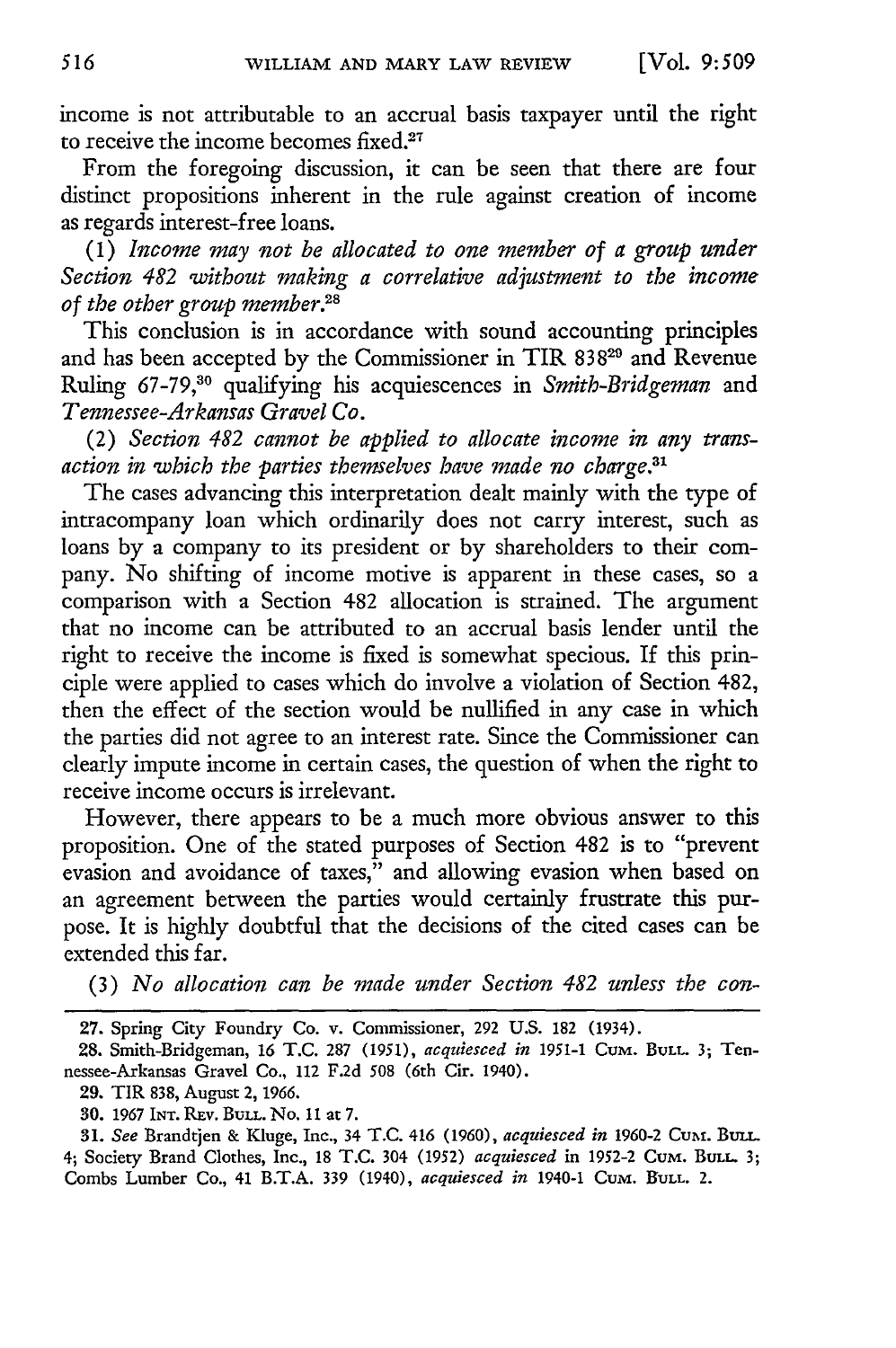INTEREST-FREE **LOANS** AND SECTION 482

*trolled member receiving the loan realizes additional gross income generated from the transaction in question.32*

On its face, a showing of specific gross income arising from the activities giving rise to the proposed allocation appears to better carry out the intent of the statute. However, neither the statute nor the regulations require that gross income be realized out of the transaction before an allocation can be made, despite the wording of the opinion in *Smith-Bridgeman.* Section 482 merely requires that a distortion of income result from the non-arm's length transaction.

In addition, there is the fact that money is fungible, and the source of the funds which generate the income is of little importance in this context. If the loan funds are used to pay expenses, the borrower corporation has benefitted economically since its working capital will not be reduced by these expense payments. Were the loaned funds used to pay salaries or buy inventory or machinery, they would then be at least partly responsible for gross income generated by the subsidiary's sales. Even if the specific funds were used to retire outstanding debt obligations *(Smith-Bridgeman),* it follows that gross income generated by the previously borrowed funds would thereafter be generated by the interest-free funds of the parent. Were the loan funds invested in research and development, they would free additional capital for use in other areas.

(4) *A Section 482 allocation cannot be made unless some overall gross income has been realized by the controlled member within the taxable year<sup>3</sup> <sup>3</sup>*

This is the widest point of disagreement. The second example in the Proposed Regulations expressly repudiates this statement and even goes so far as to say that the allocation may be made if the subsidiary has an overall deficit for the year involved.<sup>34</sup>

This example does appear to be in conflict with the express language of the Code,<sup>35</sup> which states that the Commissioner may only allocate

*19671*

**<sup>32.</sup>** Smith-Bridgeman and Co., 16 T.C. 287 *(1951) acquiesced in 1951-1* CuM. BULL. 3. 33. Smith-Bridgeman and Co., *id.;* Tennessee-Arkansas Gravel Co., 112 F.2d 508 (6th Cir. 1940); J. Simpson Dean, *35* T.C. 1083 (1961).

<sup>34.</sup> Proposed Treas. Reg., **§** 1.482-1(d) (4), 31 Fed. Reg. 10394 *(1966).*

<sup>35.</sup> At least one writer feels that the concept of imputed income in situations where no income was realized may involve a serious constitutional question. The 16th Amendment provides for taxation of "gains, profits, and income from whatever source derived," and the definition of income has been uniformly restricted to a gain realized or a profit derived from capital, labor, or both. *See, e.g.,* Keasbey & Mattison Co. v. Rothensies, 133 F.2d 894 (5th Cir. 1943), *cert. denied,* 320 U.S. 739 (1943). Imputed income in such instances could be constitutionally sustained as an excise tax, but there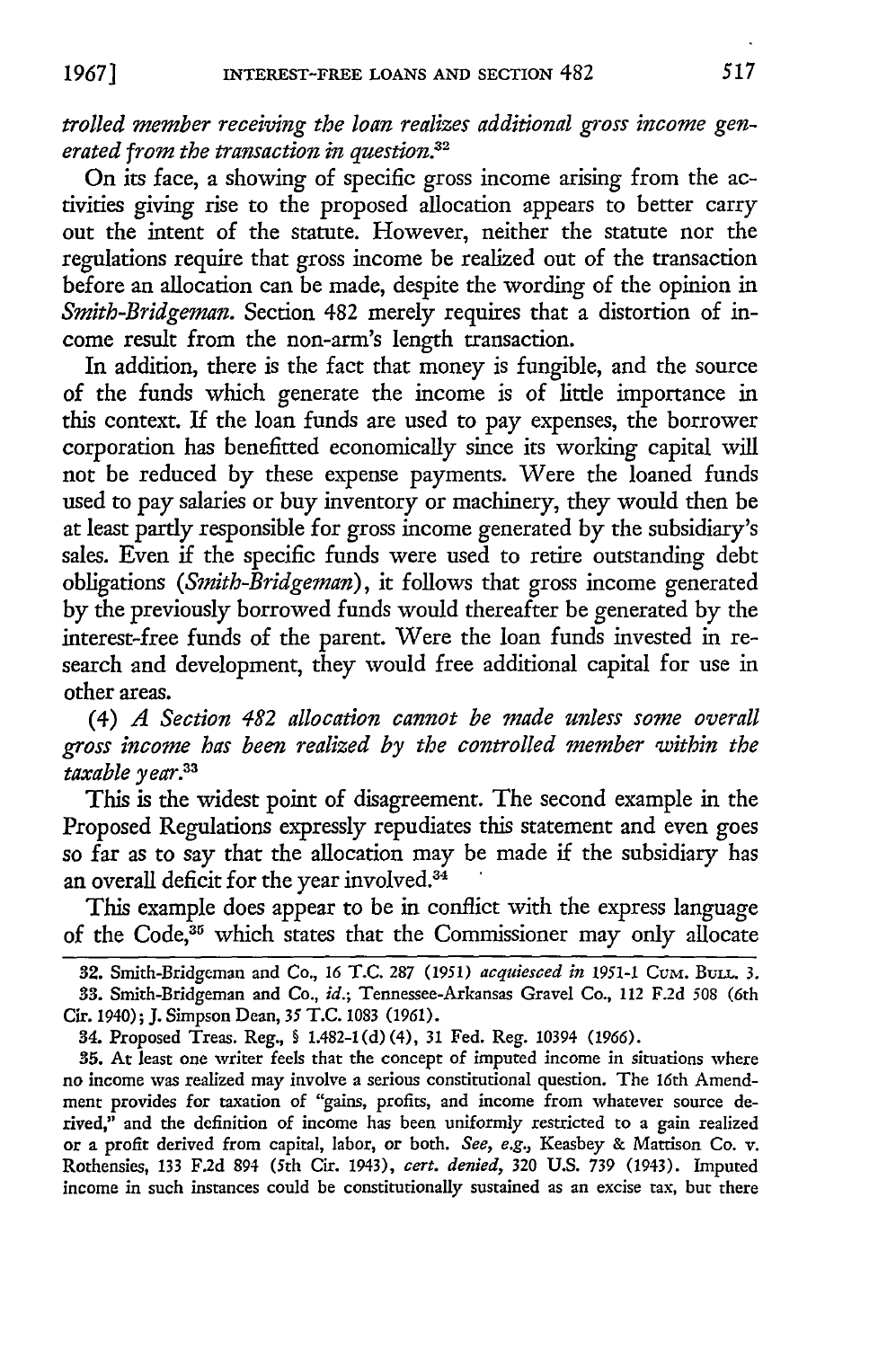gross income, for it would appear that if there is no gross income, there is nothing to allocate. In addition, the reasoning appears to be somewhat inconsistent, as the IRS initially uses the concept of controlled corporations acting as a unit, and then splits the unit, attributing income to one part, when the unit as a whole realizes no income at all.

But regardless of whether or not the borrowing subsidiary has gross income in the taxable year, an interest-free loan still results in a shifting of an economic benefit, the use of the funds. The subsidiary may not realize income from the benefit immediately, but the benefit is still there, and will probably generate gross income for the subsidiary in the future. Much of the controversy surrounding Section 482 in this area has arisen because of undue emphasis on the effect of the allocation on the borrowing subsidiary. The section, as written, is aimed at frustrating tax evasion in the parent, not in the subsidiary. If the parent is allowed to loan funds interest-free to an insolvent foreign subsidiary, its net taxable income would be less than it would be had it loaned the funds at arm's length terms, which is the effect that Section 482 was specifically enacted to prevent.<sup>36</sup> In fact, loss corporations, as well as non-taxable foreign affiliates, present prime opportunities for the process of milking domestic entities, since in both cases profits can be shifted with the result of a lessor tax liability for the two entities as a whole.

Still, the act itself specifies that gross income, deductions, credits or allowances, only must be allocated. There is no question that if the domestic corporation borrows funds at interest and then loans the funds to the subsidiary without interest, the Commissioner could disallow the interest deduction to the parent,<sup>37</sup> reallocating it to the subsidiary. But if the parent is simply loaning from capital, there is no deduction to allocate. Perhaps the solution would be to defer allocation pending the earning of income by the subsidiary. However, there are obvious administrative difficulties inherent in this procedure, and in addition, the income may never be realized and the Treasury would sustain a permanent loss. Thus, this method could conceivably allow the domestic parent to accomplish its shifting of income and consequent tax advantage, and the intent of the act would be frustrated.

37. **Nr.** REv. CODE OF 1954, see. 482 specifically provides for allocation of deductions.

is some doubt as to whether this is the legislative purpose of Section 482. Jenks, *The Creation of Income Doctrine; A Comment on the Proposed Section 482 Regulations,* 43 TAxs 486 **(1965).**

<sup>36. &</sup>quot;[t]axable income . . . is other than it would have been had the taxpayer in the conduct of his affairs been an uncontrolled taxpayer dealing at arm's length with another uncontrolled taxpayer." Proposed Treas. Reg., § 1.482-1 (c), 31 Fed. Reg. 10394 (1966).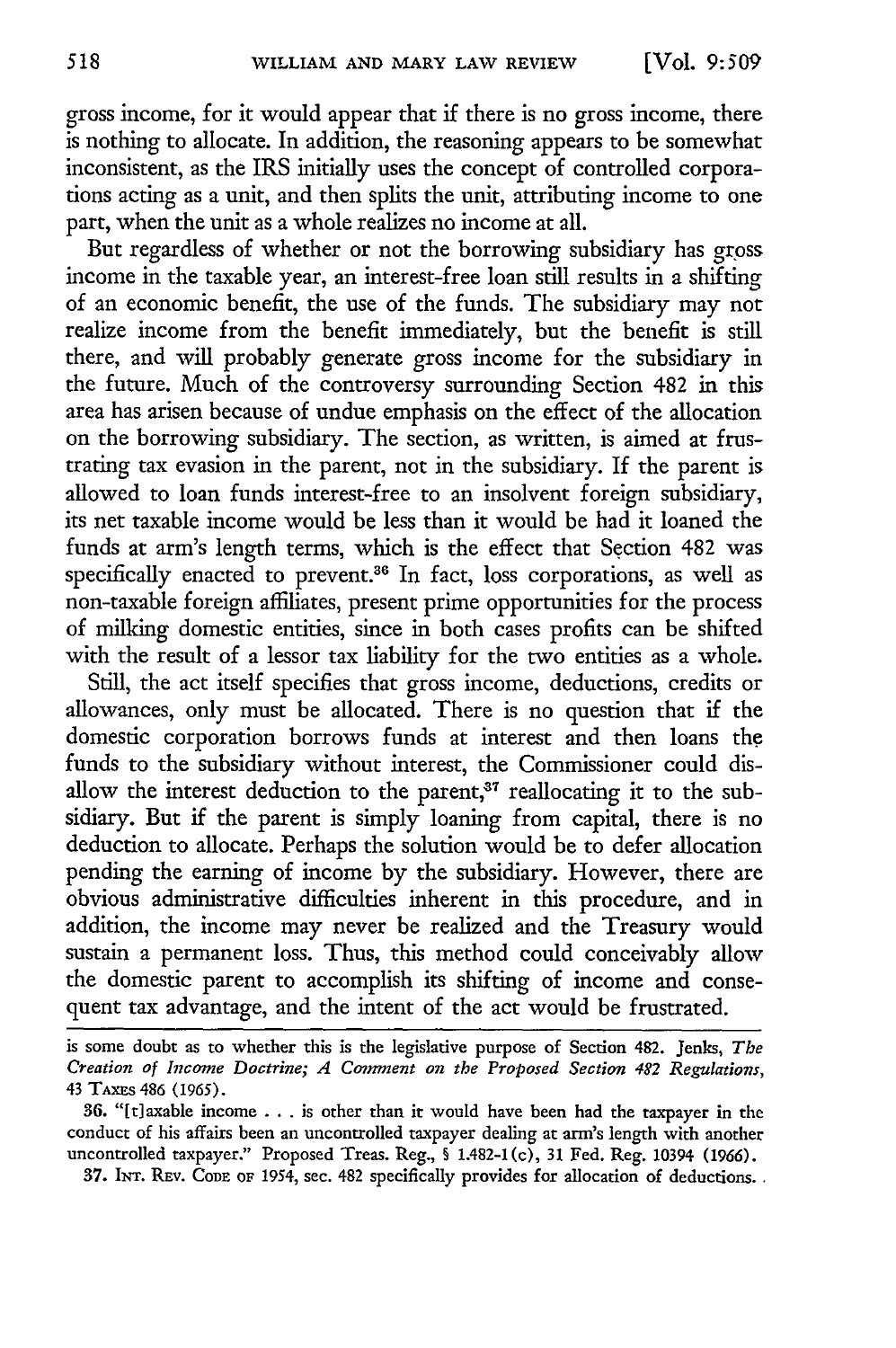#### **CONCLUSION**

Several authorities have felt that the rule against creating income arose from cases in which the Commissioner merely made a procedural error.<sup>38</sup> Although a careful reading of the cases does not wholly substantiate this, there is certainly merit in the contention that it is time for the reasoning of these cases to be re-examined. Anytime a benefit is conferred, there is a resultant loss to the conferrer. In the case of a domestic parent corporation loaning funds interest-free to its foreign affiliate, the loss is a reduction in taxable net income due to lack of interest income which, at arm's length, would have been charged. If Section 482 is construed as not permitting allocation when the recipient realizes no gross income in the taxable year, the result is that the affiliate receives the benefit of increased funds with which to generate income in future years when it can no longer be made subject to a Section 482 allocation. The affiliate's future income generated by the loan will be taxed only at the lessor foreign rate, the parent's present taxable income is reduced by this amount, and the controlled entity as a whole realizes a tax benefit in proportion to the amount of the loan. The obvious result is a shifting of income, exactly the type of practice the statute was intended to prevent.

There is no doubt that, from an accounting standpoint, the income from the loan has not yet appeared on the books. But the Tax Court's dogmatic restriction to pre-existing income allows it to remain hidden in the balance sheet of the losing subsidiary until the spectre of Section 482 has been removed by the termination of the taxable year.

Perhaps legislative change would be the best solution, for it is obvious that the IRS intends to depart from prior case law in determinations under Section 482.<sup>39</sup> There is evidence that Congress had contemplated a revision of this Section in 1962, and found it unnecessary.<sup>40</sup> However,

40. The text of H.R. 10659, as reported on March 12, 1962, contained a provision (Section 6) which would have amended Section 482 to provide for specific allocation

*<sup>38.</sup> See,* Smith-Bridgeman and Co., 16 T.C. 287 *(1951), acquiesced in 1951-1* **GuM.** BuLL. 3; Tennessee-Arkansas Gravel Co. v. Commissioner, 112 F.2d 508 (6th Cir. 1940); *see also,* Plumb and Knapp, *Reallocation of Income and Deductions under Section 482,* 41 TAxEs 809 (1963); Hewitt, *Section 482-Reallocation of Income and Deductions bet'ween Related Persons-Up-to-date,* N.Y.U. **22ND** INST. ON **FED.** TAX 381, 397-400 (1964).

**<sup>39.</sup>** "Regulatory activity has resulted from the desire of the Treasury to offer guidance in areas hitherto left to case by case action. The recent proposed Regulations under Section 482 respecting parent-subsidiary allocations is an example." Address by Stanley Surrey, Section of Taxation, American Bar Association Meeting, Montreal, Canada, Aug. *6, 1966,* in 20 ABA Sect. Tax. Bull. 13, 20.